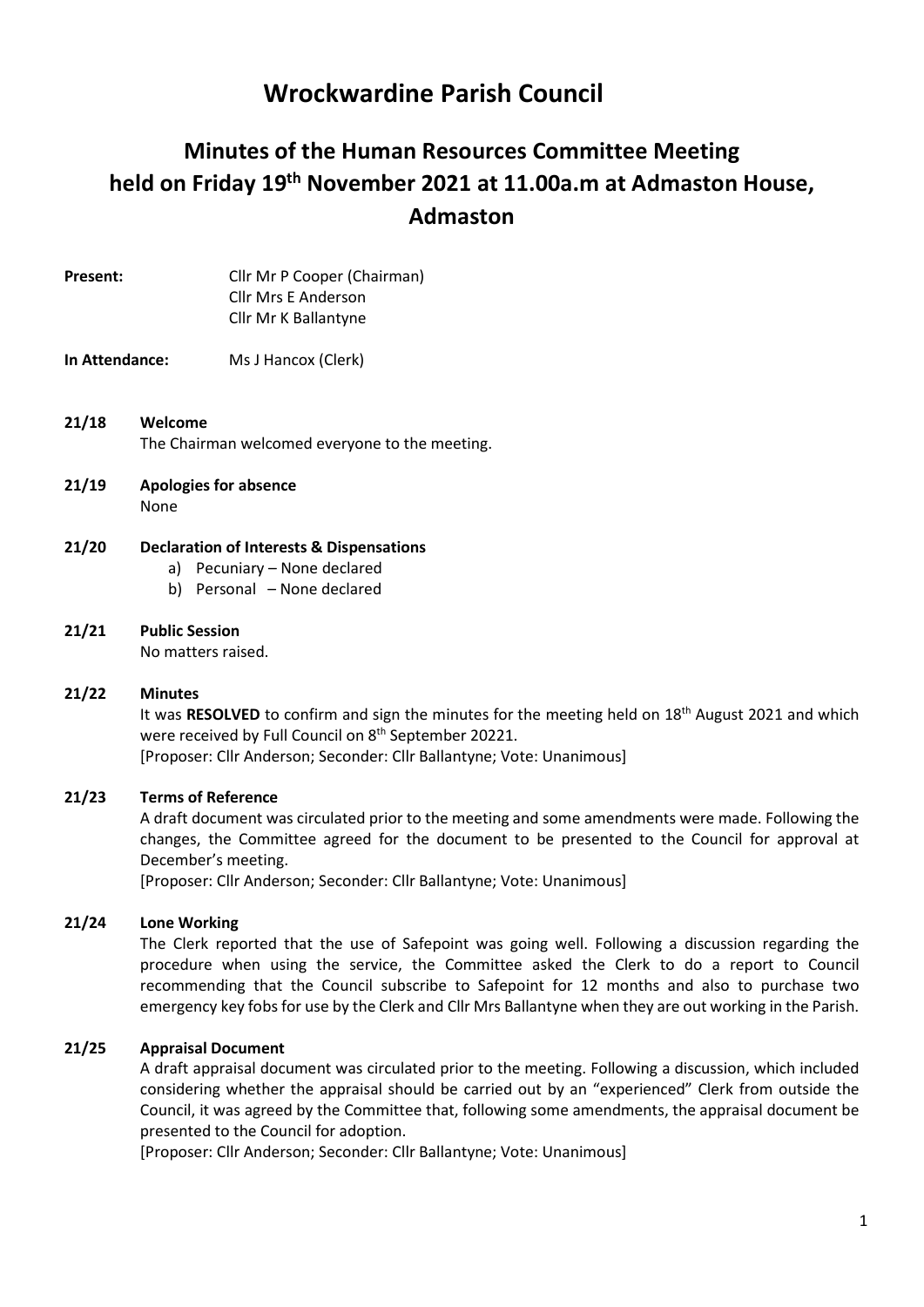#### 21/26 Clerk's Accounts

The Clerk's timesheets, mileage claims and annual leave card were received and accepted as a true record by the Committee.

[Proposer: Cllr Anderson; Seconder: Cllr Ballantyne; Vote: Unanimous]

#### 21/27 Clerk's Workload

A report was circulated prior to the meeting (Appendix 1). Following a discussion, the Clerk clarified that whilst additional hours were agreed from April, at the time the additional three committee meetings did not exist and were not part of the rational for extra hours. The intention of this item however, was to change some unnecessary and long-standing practices that would make the administration process of all the meetings more streamlined. The Committee recommended that the proposal should be presented to the Council at its next meeting.

[Proposer: Cllr Ballantyne; Seconder: Cllr Anderson; Vote: Unanimous]

#### 21/28 Date of next meeting

The next meeting will be held on Friday 25<sup>th</sup> February 2022 at 11.00a.m at Admaston House.

The meeting closed at 12.35p.m

Signed \_\_\_\_\_\_\_\_P Cooper\_\_\_\_\_\_\_\_\_\_\_\_\_\_\_\_\_\_\_\_\_\_\_\_\_\_\_\_\_\_\_\_\_\_\_\_ (Chairman)

Date  $25^{th}$  February 2022